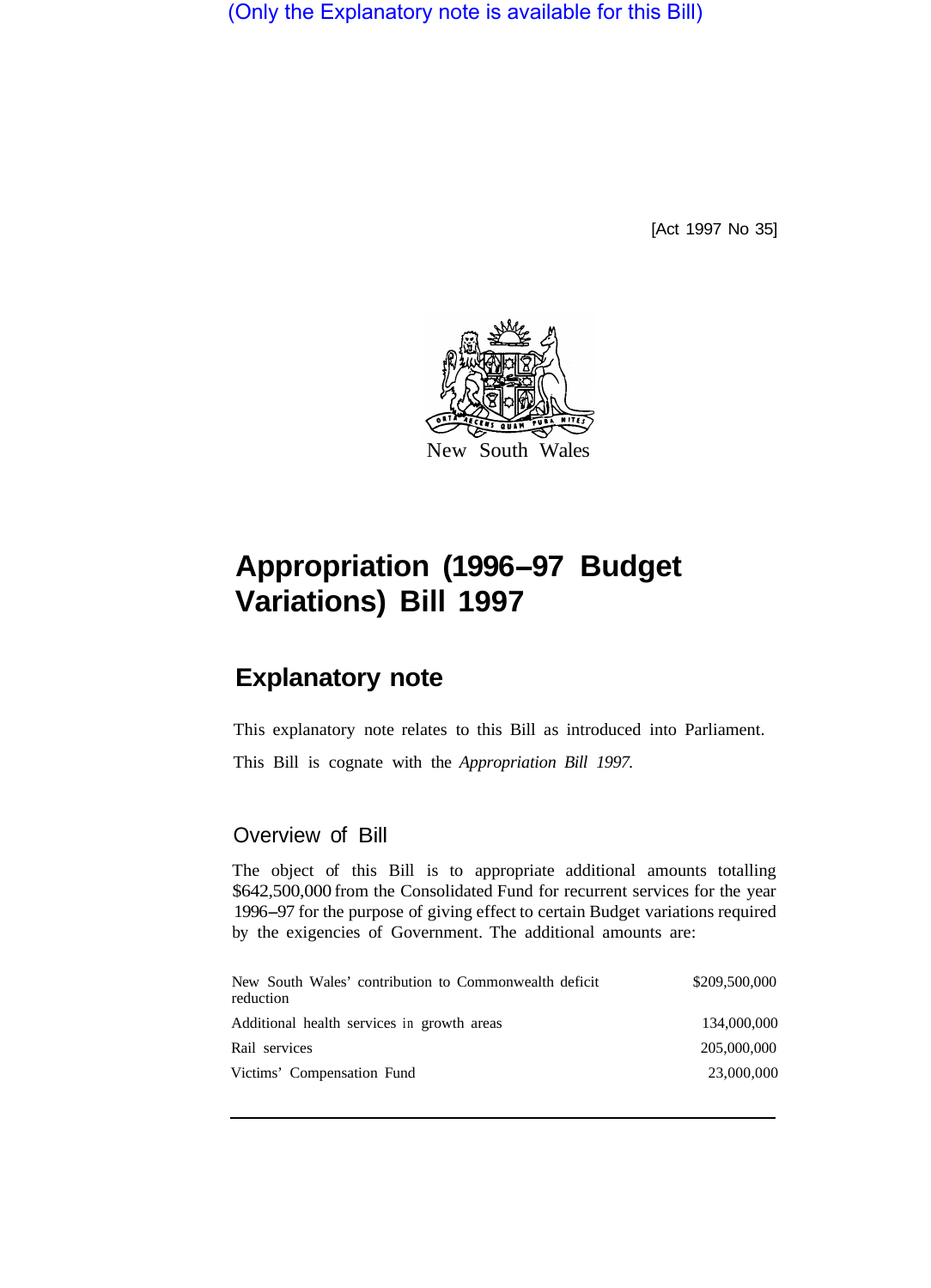Appropriation (1996-97 Budget Variations) Bill 1997 [Act 1997 No 35]

Explanatorynote

| M4M5 tollway charges reimbursement   | 9,000,000     |
|--------------------------------------|---------------|
| Gun Buyback Scheme                   | 50,000,000    |
| State Bank loan loss indemnity costs | 12,000,000    |
|                                      | \$642,500,000 |

## Outline of provisions

**Clause 1** sets out the name (also called the short title) of the proposed Act. **Clause 2** provides that the proposed Act is taken to have commenced on **<sup>1</sup>** July 1996, which is the date of commencement of the *Appropriation Act 1996.* 

**Clause 3** appropriates the additional amounts. The clause also allows the Treasurer to amend the estimates (a similar provision being contained in section 26 of the *Public Finance and Audit Act 1983).* 

**Clause 4** appropriates the amount necessary to meet the State's contribution to the Commonwealth deficit reduction arising from the requirement of the Premiers' Conference in May 1996 as well as the amount necessary to meet the additional State Bank loan loss indemnity costs.

**Clause 5** appropriates the amount, announced by the Government early in the financial year commencing on **1** July 1996, to provide additional health services in growth areas.

**Clause 6** appropriates additional funds to the rail entities created following the split up of the former State Rail Authority.

**Clause 7** appropriates additional costs associated with the Victims' Compensation Scheme.

**Clause 8** appropriates the amount required to fund the rebate scheme, announced by the Government in October 1996, for private users of the M4 and M5 tollways.

**Clause 9** appropriates the amount necessary to meet the Gun Buyback Scheme as announced by the Federal Government.

**Clause 10** contains miscellaneous provisions concerning the operation of the proposed Act. Clause 10 (l) provides that the proposed Act is to be construed as part of the *Appropriation Act 1996* (this emphasises that the appropriations are part of the budgetary process for the year 1996-97, and ensures that terms are construed consistently). Clause  $10(2)$  is consequential on subclause (l), and makes it clear that the appropriations are not limited to meeting .shortfalls from other appropriations. Clause 10 (3) validates any